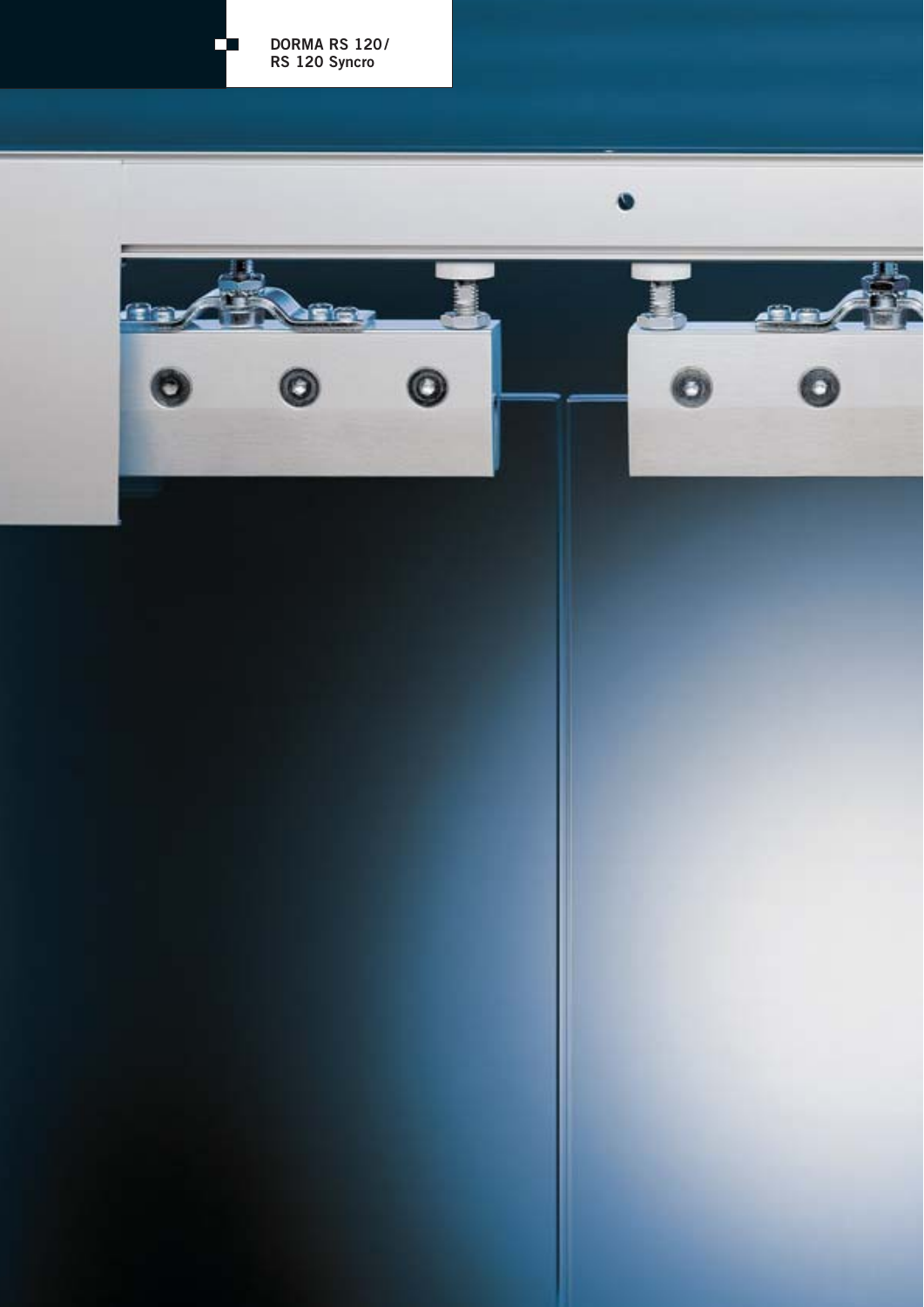



**DORMA RS 120/ RS 120 Syncro**

| Inhalt                 |  |                | Seite |
|------------------------|--|----------------|-------|
| Allgemeine Information |  |                | 30    |
| Typendarstellung       |  |                | 31    |
| Beschlagmodule         |  |                | 32    |
| Einzelteile            |  |                | 33    |
| Zubehör                |  | $34 / 41 - 43$ |       |

| <b>Contents</b>           | Page     |
|---------------------------|----------|
| General information       | 30       |
| <b>Typical assemblies</b> | 31       |
| Fitting modules           | 32       |
| Individual parts          | 33       |
| Accessories<br>34 /       | -41 - 43 |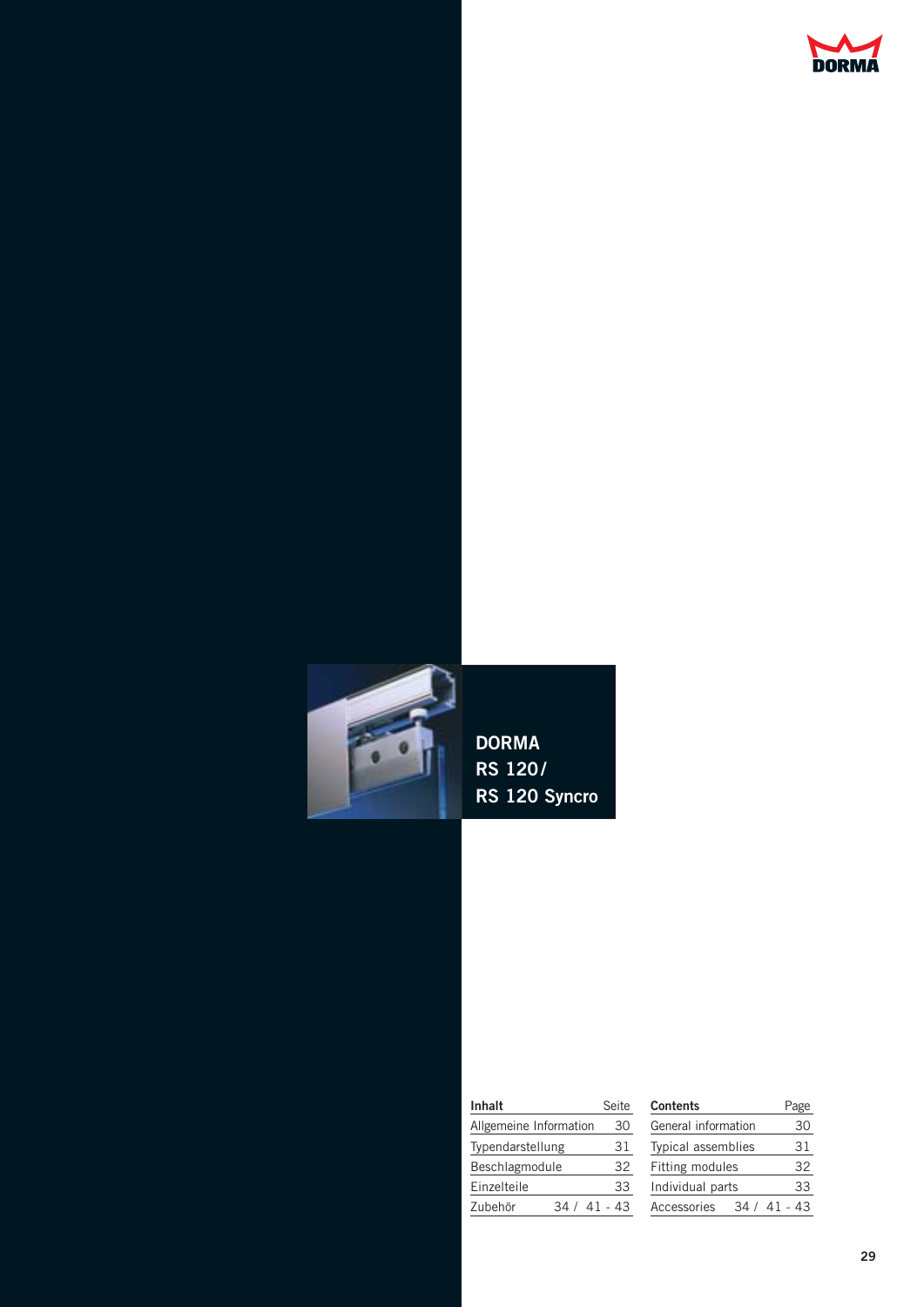# **DORMA RS 120/RS 120 Syncro**

# **Stabile Laufschienen**

Die Laufschienen sind als Hohlprofile leicht und zugleich stabil und verwindungssteif. Sie können direkt an der Decke oder Wand befestigt werden und lassen sich problemlos auf die erforderliche Einbau länge kürzen. Die ballige Ausbildung der Laufflächen verhindert Schmutzablagerungen.

### **Clipsbare Verkleidungen**

Die Verkleidungen werden von Leichtmetallprofilen gebildet, die sich einfach an die Laufschienen clipsen lassen. Bei deckenbefestigten Schienen werden sie auf beiden Seiten, bei wandbefestigten auf der freien Seite angebracht. Auch die Verkleidungen können problemlos auf Länge geschnitten werden.

#### **Seitenteilprofil**

Für feststehende Seitenteile steht ein in die Laufschiene einhängbares Profil zur Verfügung, welches im oberen Bereich das Glas im richtigen Abstand zur Laufschiene aufnimmt. Nach dem Einhängen wird das Profil an der Laufschiene verschraubt.

Selbstverständlich ist auch am Seitenteilprofil für eine Aufnahme der clipsbaren Verkleidungsprofile gesorgt. Außerdem kann mit einem unteren Sichtschutzprofil das freie Seitenteilprofil im Durchgangsbereich von unten verkleidet werden.

## **Leicht und leise laufende Laufwagen**

Die Laufwagen laufen auf großen, nadelgelagerten Kunststofflaufrollen leicht und geräuscharm. Sie sind aus hochwertigem, glasfaserverstärktem Kunststoff hergestellt, korrosionsbeständig und hoch belastbar.

### **Arretierung in den Endpositionen**

In den Laufschienen verstellbar angeordnete Endanschläge sorgen mit praktischen Fangvorrichtungen dafür, dass die Laufwagen, und damit die Türen, in den Endpositionen zuverlässig festgehalten werden.

## **Syncro-Version**

Durch eine spezielle Seilzugtechnik und Umlenkmechanik kann für eine doppelflügelige Anlage ein synchron öffnendes System realisiert werden. Da nur noch ein Flügel bewegt werden muss, ist größtmöglicher Bedienungskomfort für maximale Durchgangsbreiten gewährleistet.

## **Keine Glasbearbeitung**

Mit den Besonderheiten des Werkstoffes Glas bestens vertraut, hat DORMA-Glas die Aufhängungen der Schiebetürsysteme RS so ausgeführt, dass die Scheiben allein durch Klemmwirkung sicher gehalten werden. Außerdem ermöglichen die Aufhängungen einen Höhen ausgleich, ohne das bereits geklemmte Glas demontieren zu müssen.

### **Rugged track**

The hollow profiled aluminium track is light yet rugged and resistant to twisting. It can be fixed directly under the ceiling or onto a wall. Cutting to the required size is simplicity itself. The raised, convex profile of the rail surface prevents dust and dirt collecting.

### **Clip-on covers**

The covers are made of aluminium, and are easily clipped onto the track. If the track is top fixed, onto the ceiling, the covers are used on both sides; if the track is side fixed, the cover is used on the exposed side only. The covers also can easily be cut to size.

### **Sidelight profile**

A special profile to be hung and screwed into the track is available for the use with fixed sidelights. It ensures that the sidelight glass is mounted with the correct distance to the track. As a matter of course the sidelight profile can be provided with clip-on covers. Furthermore the free sidelight profile in the passage area can be covered from below by a bottom view protection profile.

### **Gentle, easy action**

**DORMA RS 120/RS 120 Syncro**

The carriers run on large nylon wheels, with needle bearings, giving a quiet and very low friction ride. They are made from high grade, glass fibre reinforced nylon, which is corrosion-resistant and extremely strong.

### **End stop and holder**

There is a clever device in the track which operates as a cushioned end stop, retaining the door securely in the end positions.

### **Syncro-Version**

By a special cable and deflection device a synchronously opening system for a two-panel assembly can be realised. For only one of the panels has to be moved, a biggest possible operating convenience for maximum passage width is guaranteed.

### **No glass preparation**

DORMA-Glas has a wide experience in working with toughened glass, and this has led to the development of a clamping system which is all that is required for securing the glass blades in DORMA RS sliding door gear. This has the additional benefit of allowing some door height adjustment, after the doors is hung, without dismantling the already fixed glass.

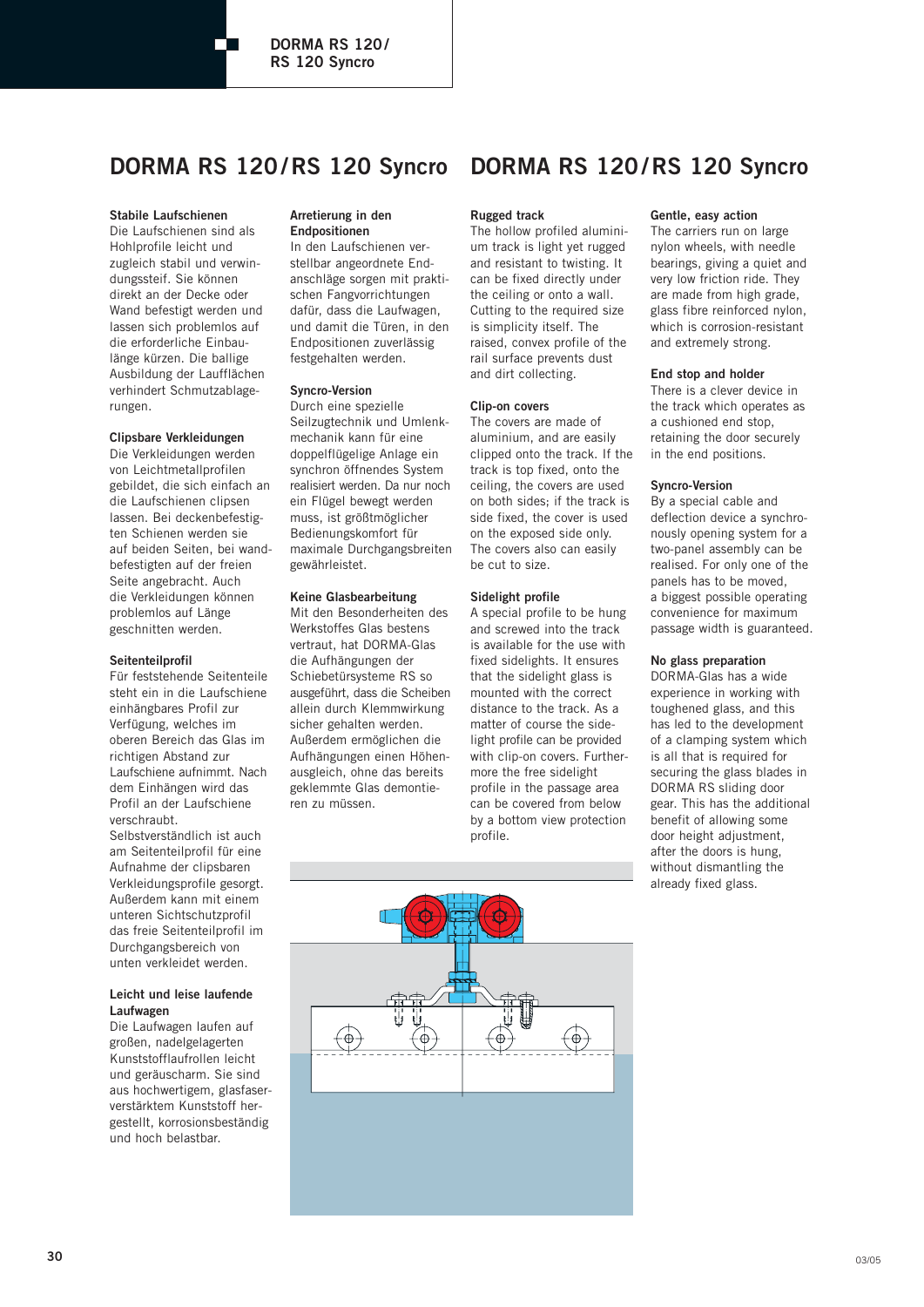



# **Merkmale und Daten**

# **DORMA RS 120**

Für ein- und mehrflügelige Anlagen, wahlweise mit Seitenteilen oder ohne; 8, 10 und 12 mm Glasdicke.

### **Max. Türflügelgewicht**

| Anzahl der | max Türflügel- |
|------------|----------------|
| Laufwagen  | gewicht (kg)   |
| 2          | 120            |
|            | 150            |

**Bestimmung der Glashöhe** Höhe Schiebeflügel:  $GH1 = H - 118$  (siehe Zeichnung links)

Höhe Seitenteile:  $GH2 = H - 70$  mm + Bodeneinstand (siehe Zeichnung rechts)

**Bestimmung der Glasbreite** Breite Schiebeflügel:

 $A = 1/2$  B (min. 500) Breite Seitenteile:

 $S = A + 40$ 

**Anzugsmoment für Klemmschrauben an den Aufhängungen** 20 Nm

Alle Maße in mm

 $A = G$ lasbreite B = Laufschienenlänge GH1 = Glashöhe Schiebeflügel GH2 = Glashöhe Seitenteil + Bodeneinstand H = Gesamthöhe S = Glasbreite Seitenteil



**25 50**

> Bodenführung verstellbar Adjustable floor guide

**Features and Data DORMA RS 120**

For one or more door leaves, with or without sidelights; 8, 10 and 12 mm glass thickness.

### **Maximum weight of door leaves**

| No. of   | max weight (kg) |  |
|----------|-----------------|--|
| carriers | per door leaf   |  |
| 2        | 120             |  |
| 3        | 150             |  |

**Calculation of glass height**

Height of sliding door leaf  $GH1 = H - 118$  (see left drawing)

Height of sidelight  $GH2 = H - 70$  mm + insert into floor (see right drawing)

### **Calculation of glass width**

Width of sliding door leaf  $A = 1/2$  B (min. 500)

Width of sidelight  $S = A + 40$ 

**Torque for screws in the clamping patches**  20 Nm

All measurements in mm

- A = Width of door leaf
- $B =$  Length of track
- $GH1 =$  Glass height of sliding door leaf

GH2 = Glass height of side light + insert into floor

 $H = All over height$ 

 $S =$  Width of sidelight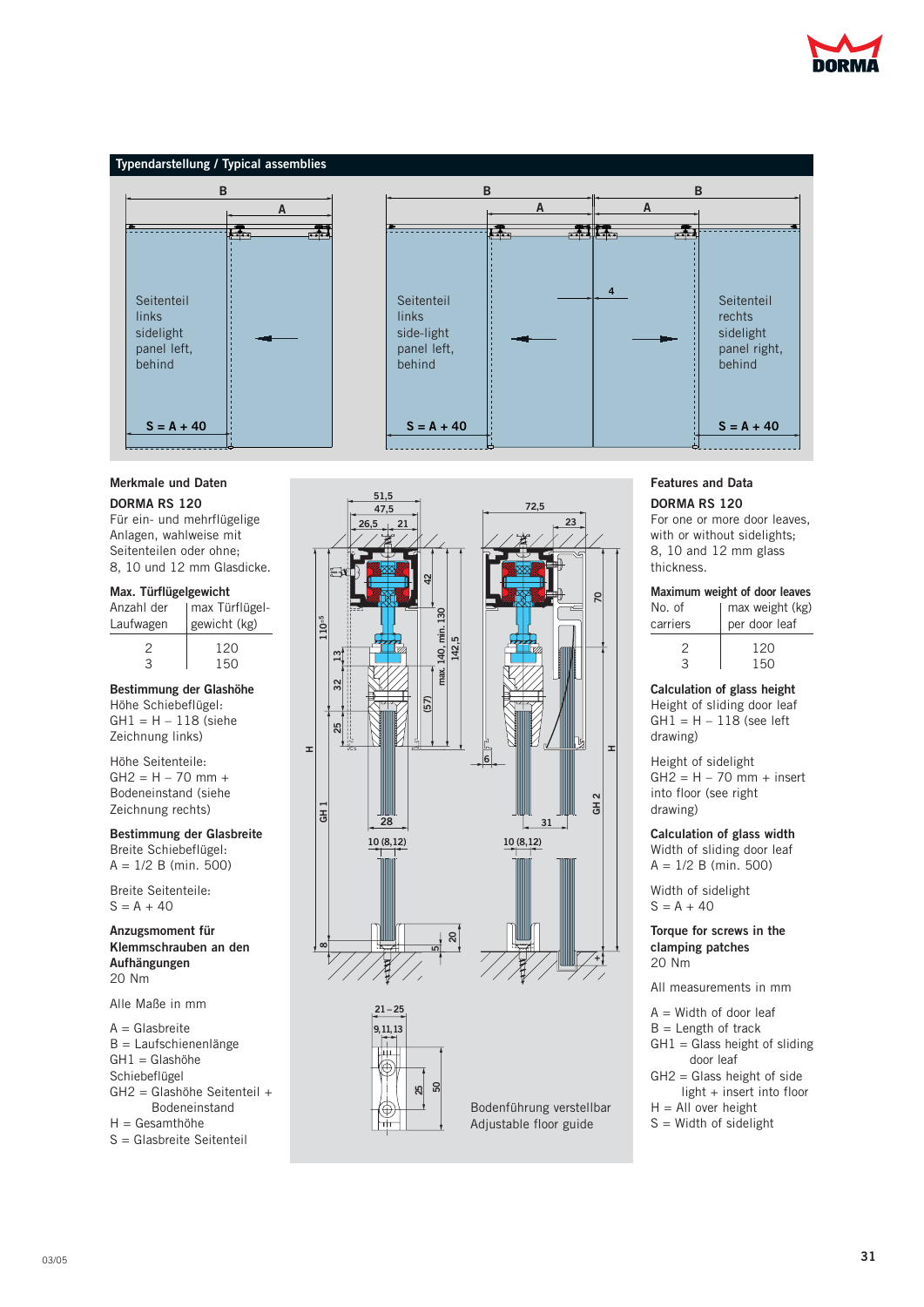

**Schiebetürsystem RS 120**

komplett, bestehend aus: 1 Laufschiene, 2 Laufwagen mit Klemmschuh und Stützschraube für 8 und 10 mm Glasdicke, 2 Endanschlägen und 1 Bodenführung.

| Art.-Nr.<br>سنا مثالما منتنبه المتحدث |      | 07.101 07.102 |
|---------------------------------------|------|---------------|
| $In$ $mm$                             | 1900 | 2900          |
| Laufschienen-<br>länge B              |      |               |

Gewicht in kg:  $4,503$  5,858

# $\odot$  $\odot$  $\odot$  $\odot$  $\odot$  $\odot$  $\odot$  $\odot$

**Sliding door gear RS 120**

complete, comprising 1 track, 2 carriers with clamping patches and support screw for 8 and 10 mm glass thickness, 2 end stops and 1 floor guide.

| Track               |               |        |
|---------------------|---------------|--------|
| length B            |               |        |
| in mm               | 1900          | 12900  |
| Art. No.            | 07.101 07.102 |        |
| Weight in kg: 4.503 |               | 15.858 |

# **Schiebetürsystem**

**RS 120 Syncro** Für 2-flügelige synchron öffnende Anlagen, max.  $FB = 2 \times 1000$  mm, max. Gewicht =  $80$  kg pro Flügel, bestehend aus:

2 x Zubehör komplett 07.125 1 x Umlenkmechanik inkl. Seilzug, einstellbar **Art.-Nr. 07.150**

**Laufschienenprofil, ggf. Seitenteilprofil, Verkleidungs profil + Sichtschutzprofil sind separat zu bestellen (siehe Seite 33).**



**Sliding door gear**

**RS 120 Syncro** For 2-panel synchronously opening system, max. panel width  $= 2 \times 1000$  mm max. panel weight  $= 80$  kg per panel, consisting of:

2 x accessory set 07.125 1 x deflection device incl. cable, adjustable **Art. No. 07.150**

**Track, if necessary sidelight profile, cover profile + view protection profile have to be ordered separately (see page 33).**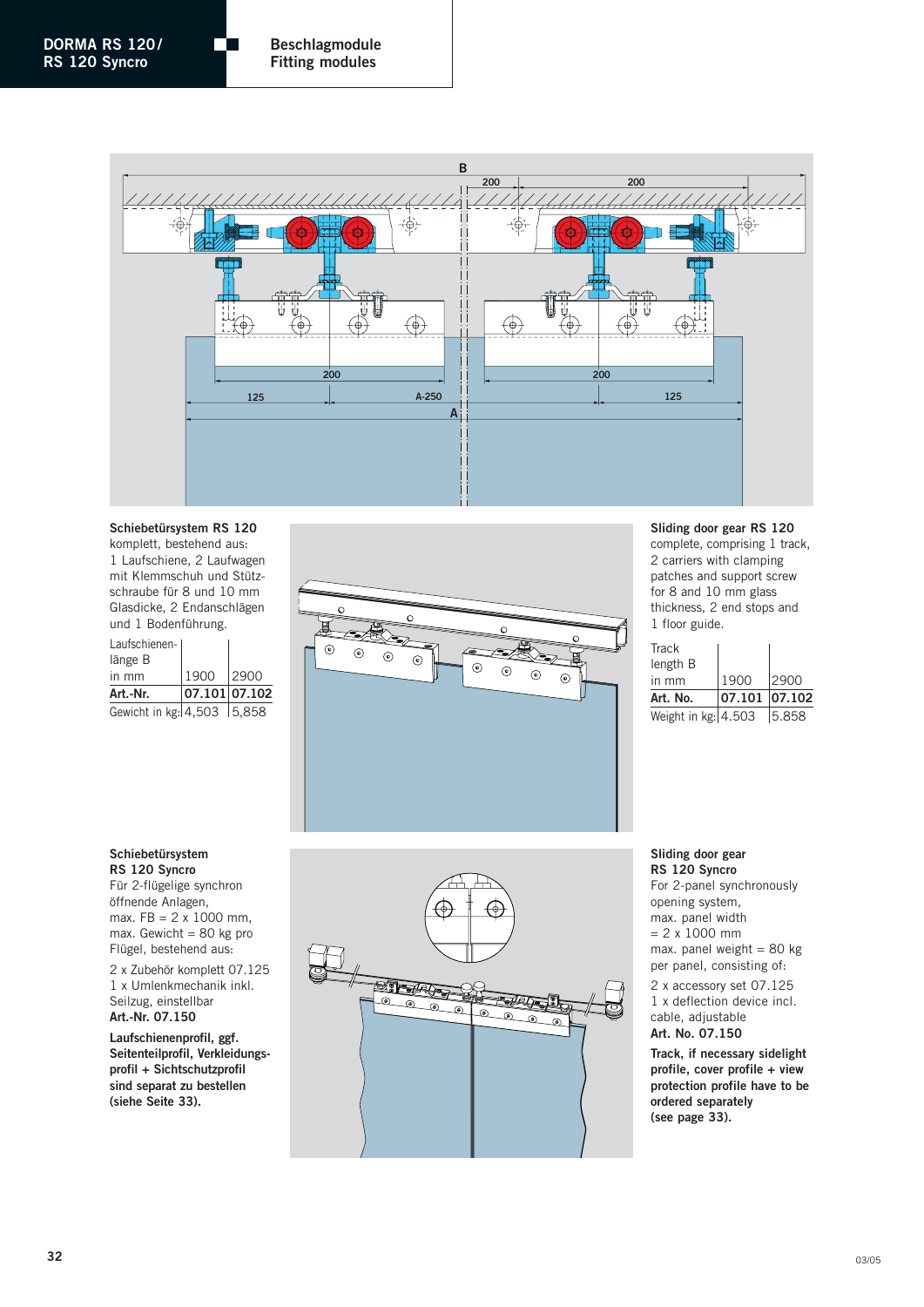

# **Einzelteile RS 120 / RS 120 Syncro Individual parts RS 120 / RS 120 Syncro**

**Laufschienenprofil** gebohrt, in Fixlängen **Art.-Nr. 07.131**

**Laufschienenprofil** gebohrt, in Lagerlängen von 6000 mm **Art.-Nr. 07.121**

Gewicht in kg/m: 1,355



**Track profile** prepared for top or side fixing, fixed length **Art. No. 07.131**

**Track profile** prepared for top or side fixing, stock length 6000 mm **Art. No. 07.121**

Weight in kg/m: 1.355

**Verkleidungsprofil** zum Aufclipsen mit Verbindungssteg für Sichtschutzprofil 07.137/138, in Fixlängen **Art.-Nr. 07.141**

**Verkleidungsprofil,** wie oben, in Lagerlängen von 6000 mm **Art.-Nr. 07.140**

Gewicht in kg/m: 0,826



**Cover profile** for clip attachment with connecting web for view protection profile 07.137/138, fixed length **Art. No. 07.141**

**Cover profile,** as above, stock length 6000 mm **Art. No. 07.140**

Weight in kg/m: 0.826

### **Seitenteilprofil** ungebohrt, in Fixlängen **Art.-Nr. 07.132**

**Seitenteilprofil** ungebohrt, in Lagerlängen von 6000 mm **Art.-Nr. 07.122**

Gewicht in kg/m: 1,680



### **Unteres Sichtschutzprofil**

(nur in Verbindung mit Seitenteilprofil 07.132/122 und Verkleidungsprofil 07.141/140) in Fixlängen **Art.-Nr. 07.137**

**Unteres Sichtschutzprofil** wie oben, in Lagerlängen von 6000 mm **Art.-Nr. 07.138**

Gewicht in kg/m: 0,164



**Sidelight profile**

connectable to track, non prepared, fixed length **Art. No. 07.132**

**Sidelight profile** connectable to track,

non prepared, stock length 6000 mm **Art. No. 07.122**

Weight in kg/m: 1.680

### **Bottom view protection**

**profile** (only in combination with sidelight profile 07.132/122 and cover profile 07.141/140) fixed length **Art. No. 07.137**

**Bottom view protection** 

**profile,** as above, stock length 6000 mm **Art. No. 07.138**

Weight in kg/m: 0.164

03/05 **33**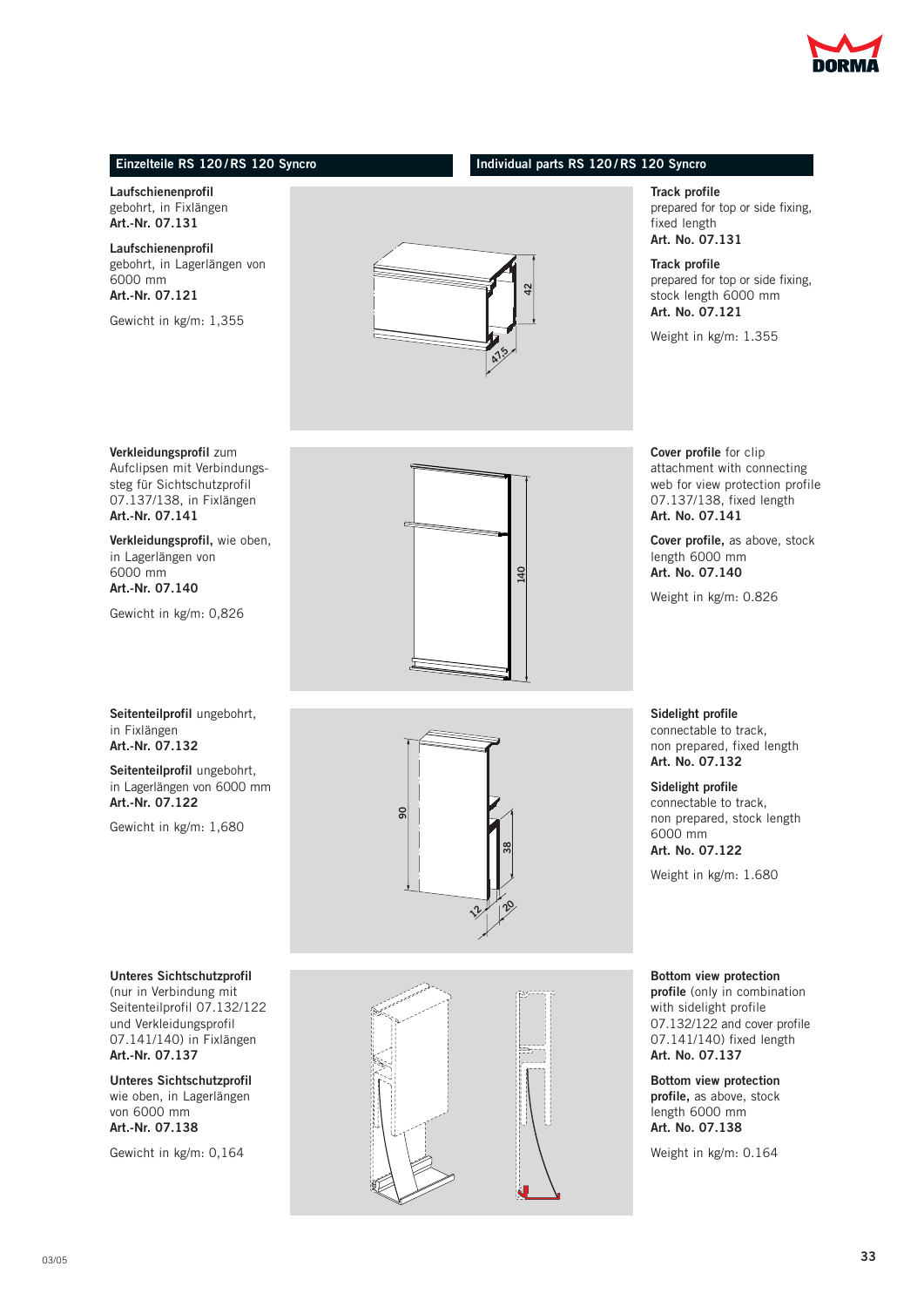# **Zubehör RS 120 / RS 120 Syncro Accessories RS 120 / RS 120 Syncro**

**Zubehör-Set** bestehend aus: 2 Laufwagen mit Klemmschuh (8 und 10 mm Glasdicke) und Stützschraube, 2 Endanschlägen mit Fangvorrichtung, 1 Bodenführung **Art.-Nr. 07.125**



**Set of accessories** consisting of: 2 carriers with clamping patches (8 and 10 mm glass thickness) and support screw, 2 end stops with safety catch, 1 floor guide. **Art. No. 07.125**

### **Zusätzlicher Laufwagen mit Klemmschuh**

(8 und 10 mm Glasdicke) für max. Flügelgewicht 150 kg **Art.-Nr. 07.123**



**Endkappe** für Wandbefestigung links/rechts, inkl. Schrauben **Art.-Nr. 07.127**

Gewicht in kg: 0,037

**Endkappe** für Decken befestigung links/rechts, inkl. Schrauben **Art.-Nr. 07.129**

Gewicht in kg: 0,037

**Bodenführung,** verstellbar **Art.-Nr. 07.126**

Gewicht in kg: 0,024

**Weiteres Zubehör finden Sie auf Seite 41 - 43.**









**Additional carrier with clamping patches** (8 and 10 mm glass thickness) for max. panel

weight 150 kg **Art. No. 07.123**

Pair of intermediate aluminium plates for 12 mm glass thickness (for 2 clamping parts) (not illustrated) **Art. No. 07.118**

**Endcap** track connected to wall left/right hand, incl. screws: **Art. No. 07.127**

Weight in kg: 0.037

**Endcap** track connected to ceiling left/right hand, incl. screws: **Art. No. 07.129**

Weight in kg: 0.037

**Floor guide,** adjustable **Art. No. 07.126** Weight in kg: 0.024

**For further accessories see page 41 - 43.**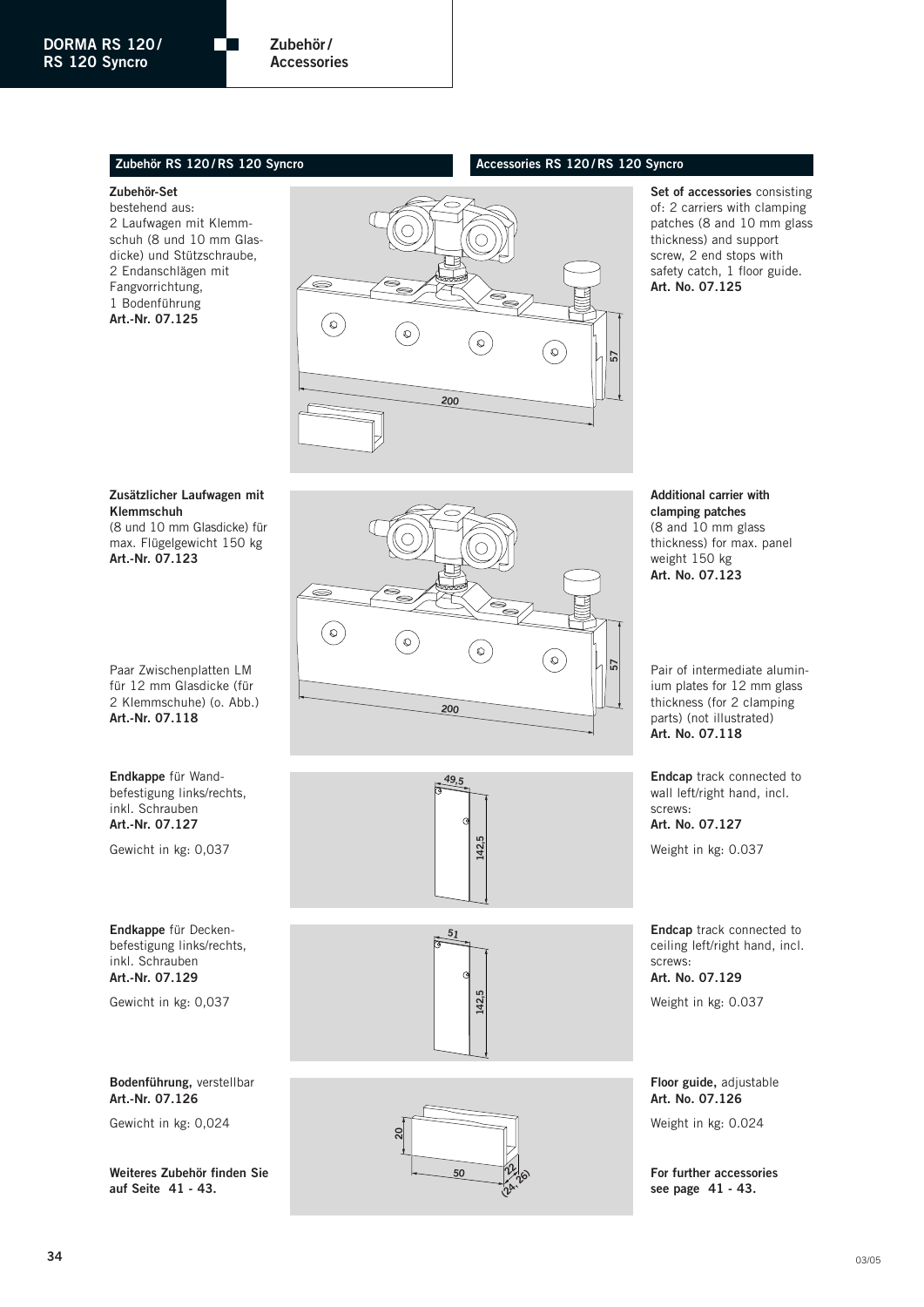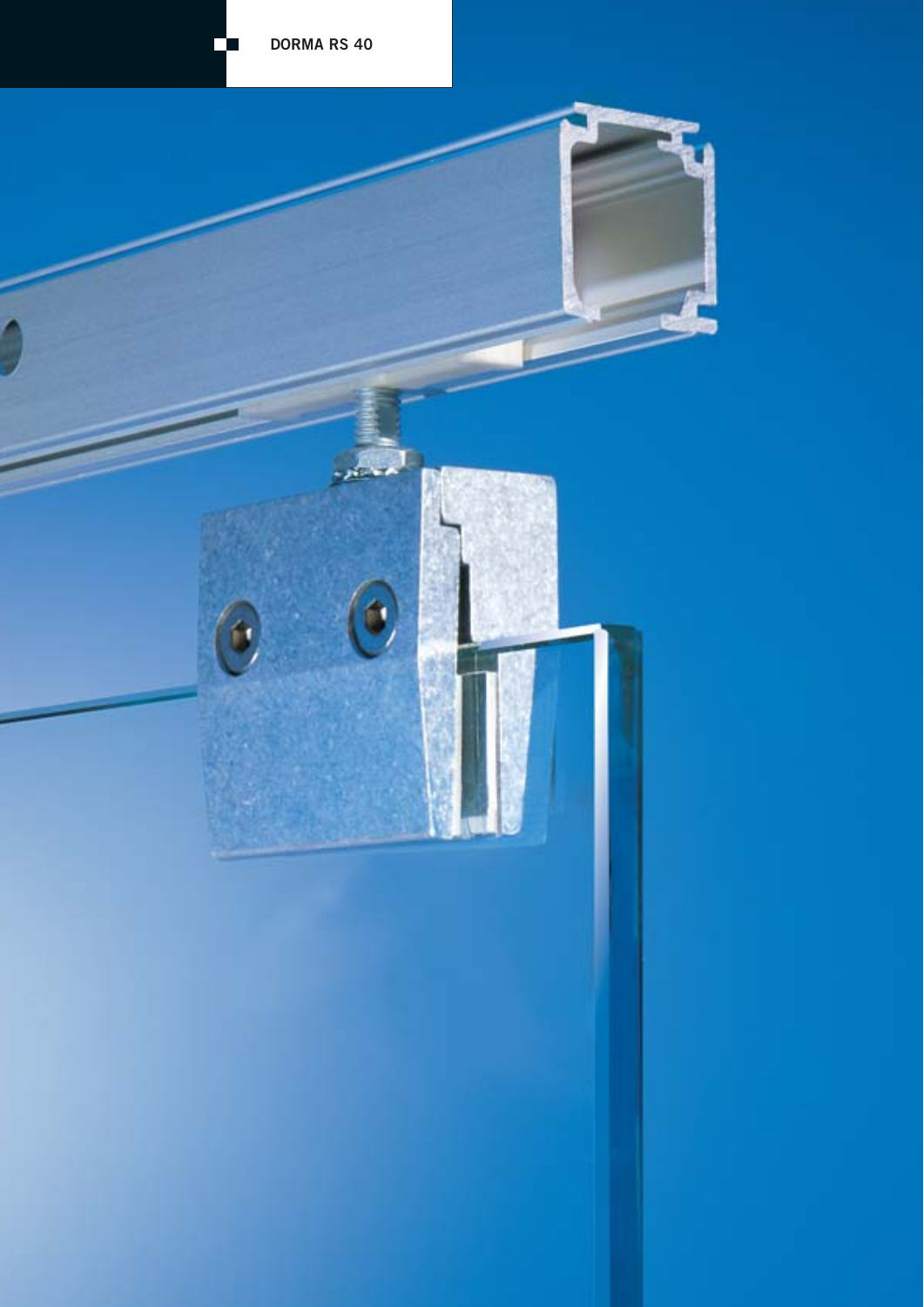



| Inhalt                 | Seite     |
|------------------------|-----------|
| Allgemeine Information | 38        |
| Typendarstellung       | 39        |
| Beschlagmodule         | 40        |
| Zubehör                | $41 - 43$ |

| <b>Contents</b>     | Page    |
|---------------------|---------|
| General information | 38      |
| Typical assemblies  | 39      |
| Fitting modules     | 40      |
| Accessories         | 41 - 43 |

**37**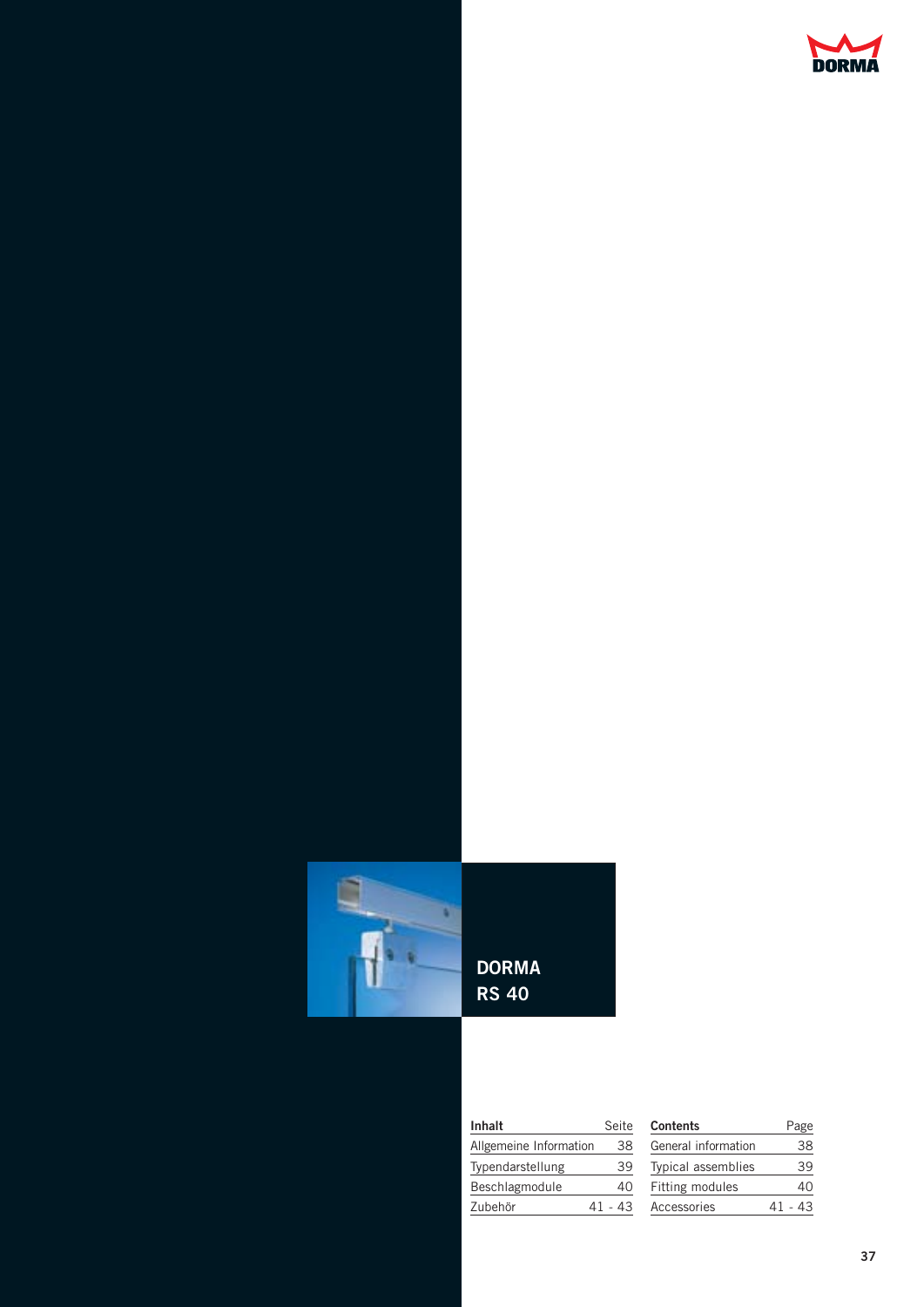**DORMA RS 40**

# **DORMA RS 40**

# **Stabile Laufschienen**

Die Laufschienen sind als Hohlprofile leicht und zugleich stabil und verwindungssteif. Sie können direkt an der Decke oder Wand befestigt werden und lassen sich problemlos auf die erforderliche Einbaulänge kürzen. Die ballige Ausbildung der Laufflächen verhindert Schmutzablagerungen.

### **Leicht und leise laufende Laufwagen**

Die Laufwagen sind mit kunststoffgelagerten Lauf rollen ausgestattet und gewährleisten somit eine leichte und geräuscharme Betätigung der Schiebetür. Durch hochwertigen und glasfaserverstärkten Kunststoff sind die Laufwagen hoch belastbar und korrosionsbeständig.

### **Arretierung in den Endpositionen**

In den Laufschienen verstellbar angeordnete Endanschläge sorgen mit praktischen Fangvorrichtungen dafür, dass die Laufwagen, und damit die Türen, in den Endpositionen zuverlässig festgehalten werden.

# **Keine Glasbearbeitung**

Mit den Besonderheiten des Werkstoffes Glas bestens vertraut, hat DORMA-Glas die Aufhängungen der Schiebetürsysteme RS so ausgeführt, dass die Scheiben allein durch Klemmwirkung sicher gehalten werden. Außerdem ermöglichen die Aufhängungen einen Höhen ausgleich, ohne das bereits geklemmte Glas demontieren zu müssen.

# **DORMA RS 40**

# **Rugged track**

The hollow profiled aluminium track is light yet rugged and resistant to twistling. It can be fixed directly under the ceiling or onto a wall. Cutting to the required size is simplicity itself. The raised, convex profile of the rail surface prevents dust and dirt collecting.



# **Gentle, easy action**

The carriers run on track rollers with plastic bearings, giving a quiet and very low friction ride. They are made from high grade, glass fibre reinforced nylon, which is corrosion-resistant and extremely strong.

### **End stop and holder**

There is a clever device in the track which operates as a cushioned end stop, retaining the door securely in the end positions.

### **No glass preparation**

DORMA-Glas has a wide experience in working with toughened glass, and this has led to the development of a clamping system which is all that is required for securing the glass blades in DORMA RS sliding door gear. This has the additional benefit of allowing some door height adjustment, after the doors is hung, without dismantling the already fixed glass.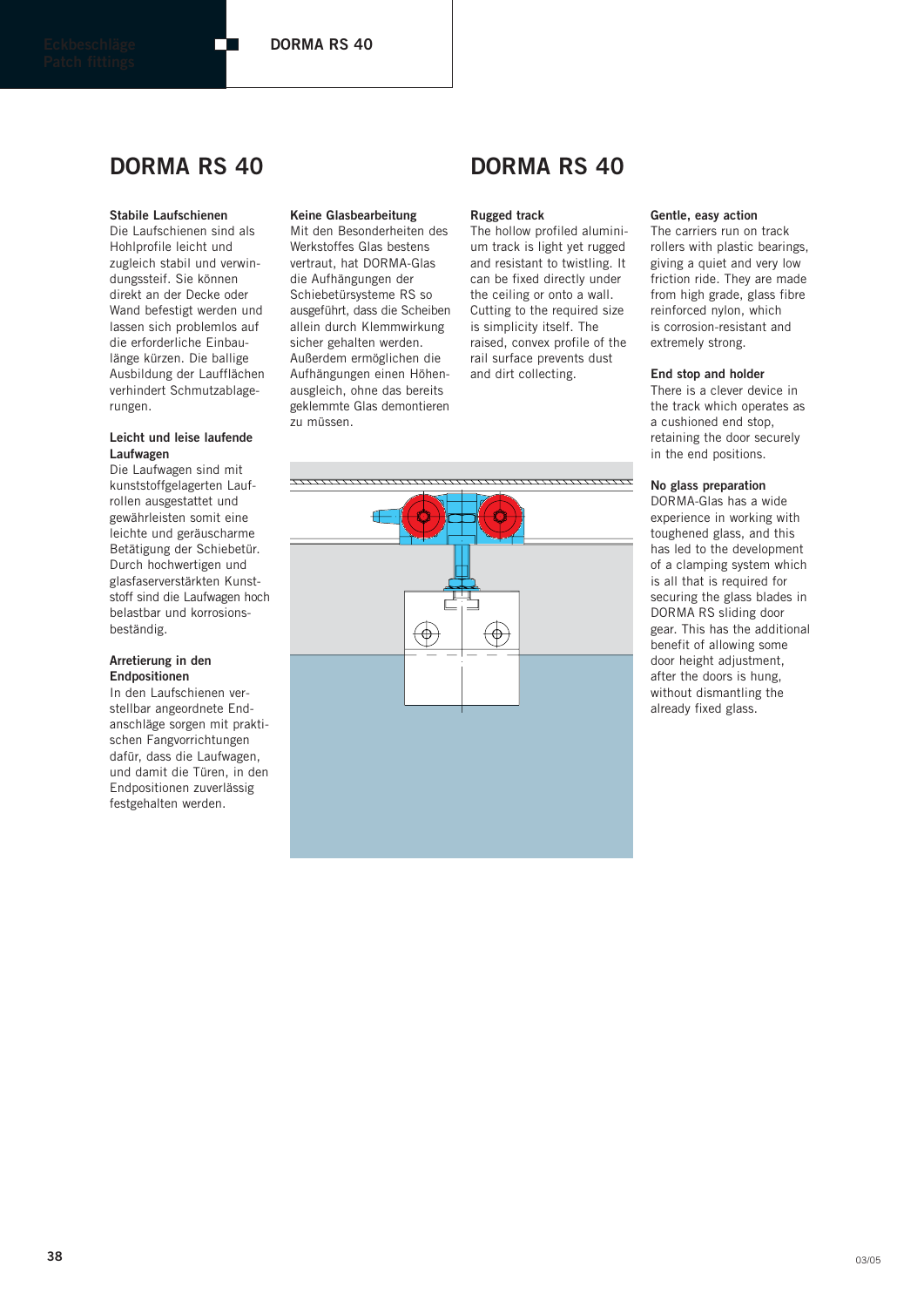

# **Typendarstellung / Typical assemblies**



# **Merkmale und Daten**

**DORMA RS 40** Für einflügelige Anlagen ohne Seitenteile; 8 mm Glasdicke.

**Max. Türflügelgewicht** 40 kg

**Bestimmung der Glashöhe**  $GH = H - 95$ 

**Anzugsmoment für Klemmschrauben an den Aufhängungen** 15 Nm

Alle Maße in mm

GH = Glashöhe

H = Gesamthöhe



Bodenführung verstellbar Adjustable floor guide

**Features and Data DORMA RS 40** For one panel sets, without sidelights;

8 mm glass thickness

**Maximum weight of door leaves** 40 kg

**Calculation of glass height**  $GH = H - 95$ 

**Torque for screws in the clamping patches**  15 Nm

All measurements in mm

 $GH = Glass$  height

 $H = All over height$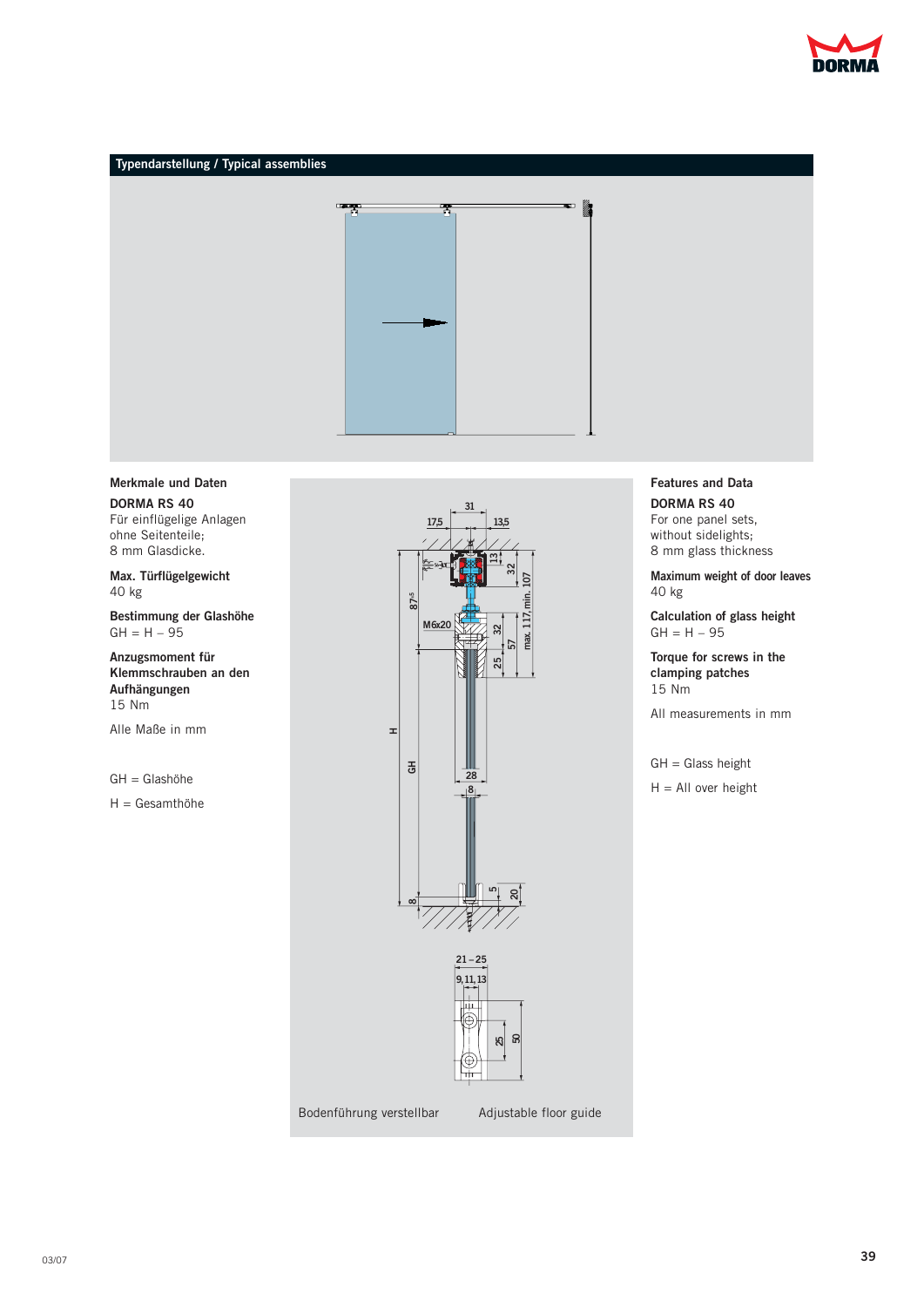

**Schiebetürsystem RS 40** komplett, bestehend aus:

1 Laufschiene 1900 mm lang (kürzbar), 2 Laufwagen mit Klemmschuh für 8 mm Glasdicke, 2 Endanschlägen und 1 Bodenführung.

**Art.-Nr. 07.100** Gewicht in kg: 1,805

**Schiebetürsystem RS 40** wie oben, jedoch mit Laufschiene 2900 mm **Art.-Nr. 07.099**

**Schiebetürsystem RS 40** wie oben, jedoch mit Laufschiene 3900 mm **Art.-Nr. 07.098**

**Zubehör finden Sie auf Seite 41 - 43**



**Sliding door gear RS 40**

comprising 1 track, 1900 mm long, (for cutting to size), 2 carriers with clamping patches for 8 mm glass thickness, 2 end stops and 1 floor guide.

**Art. No. 07.100** Weight in kg: 1.805

**Sliding door gear RS 40** as above, but with track 2900 mm long **Art. No. 07.099**

**Sliding door gear RS 40** as above, but with track 3900 mm long **Art. No. 07.098**

**For accessories see page 41 - 43**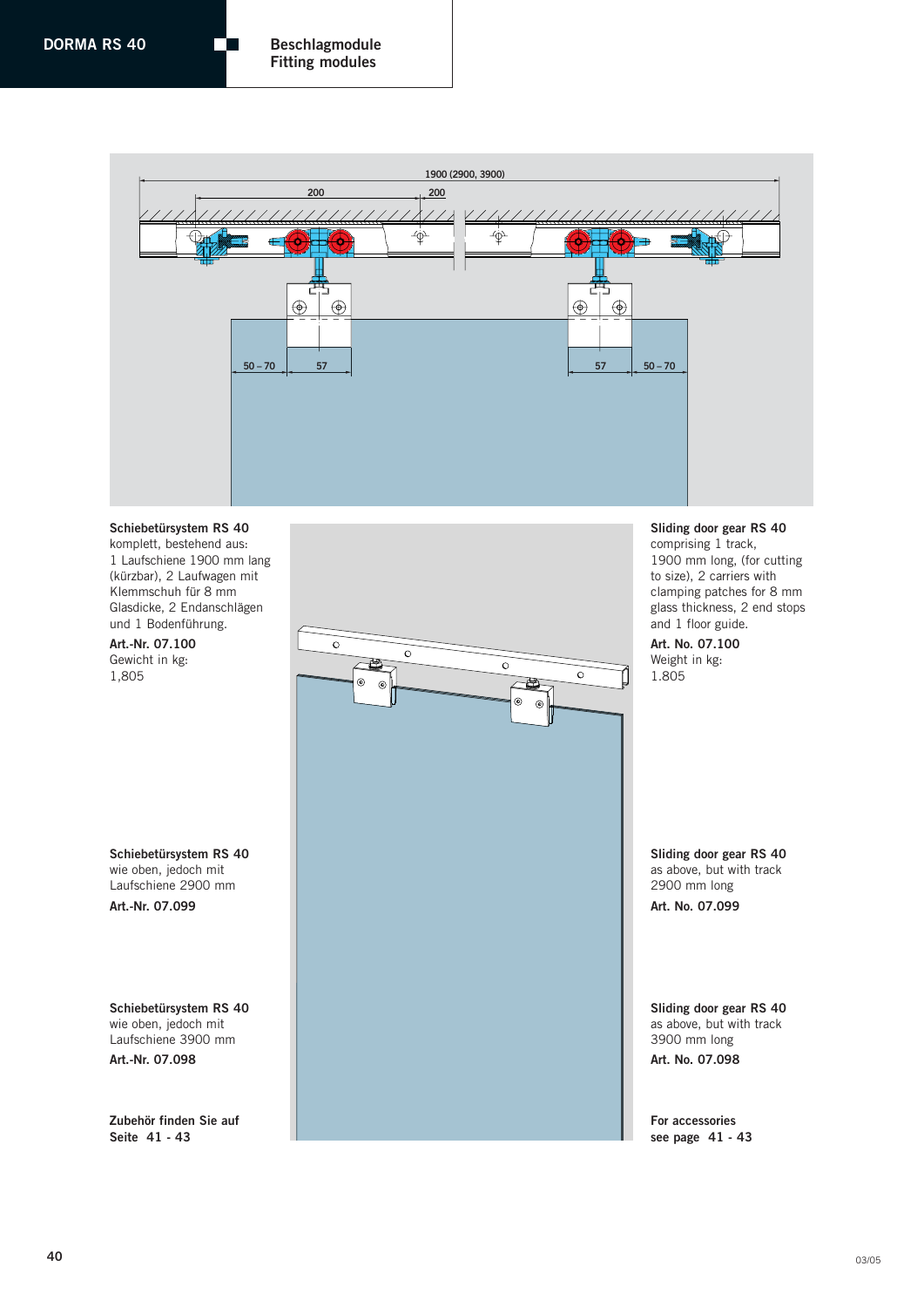

**Hakenfallenschloss** für Schiebetüren, mit Wechsel, geeignet für **LM-Drücker garnituren mit Rosetten** (10.307) für PZ vorgerichtet, links und rechts verwendbar, mit Schließblech **Art.-Nr. 05.200** Gewicht in kg: LM 1,325

geeignet für **Drückergarni tu ren mit Drücker führung Art.-Nr. 05.202** Gewicht in kg: LM 1,325

## **Gegenkasten** zu

Hakenfallenschloss, (05.200, 05.202) links und rechts verwendbar **Art.-Nr. 05.201** Gewicht in kg: LM 0,890

**\***Richtungsangabe links/rechts (Abb. zeigt links) von Beschlagseite aus gesehen.

### **U-profil**

20 x 20 x 20 x 2 mm in 6000 mm Lagerlängen **Art.-Nr. 07.092**

in Fixlängen **Art.-Nr. 07.093**

Gewicht in kg/m: LM 0,336

30 x 20 x 30 x 2 mm in 6000 mm Lagerlängen **Art.-Nr. 07.097**

in Fixlängen **Art.-Nr. 07.096** Gewicht in kg/m:

LM 0,448





**Hook lock** for sliding doors, nightlatch function, suitable for **aluminium lever handles with round roses** (10.307), prepared for Europrofile cylinder, left hand and right hand, with lock keeper plate **Art. No. 05.200** Weight in kg: aluminium 1.325

suitable for **lever handles with follower Art. No. 05.202** Weight in kg: aluminium 1.325

### **Strike box**

to suit hook lock, (05.200, 05.202) non-handed **Art. No. 05.201** Weight in kg: aluminium 0.890

**\*** Left/right hand (illustration shows left hand) are determined by view from hanging side.

### **U-profile**

20 x 20 x 20 x 2 mm 6000 mm stock length **Art. No. 07.092**

fixed length **Art. No. 07.093**

Weight in kg/m: aluminium 0.336

30 x 20 x 30 x 2 mm 6000 mm stock length **Art. No. 07.097**

fixed length **Art. No. 07.096**

Weight in kg/m: aluminium 0.448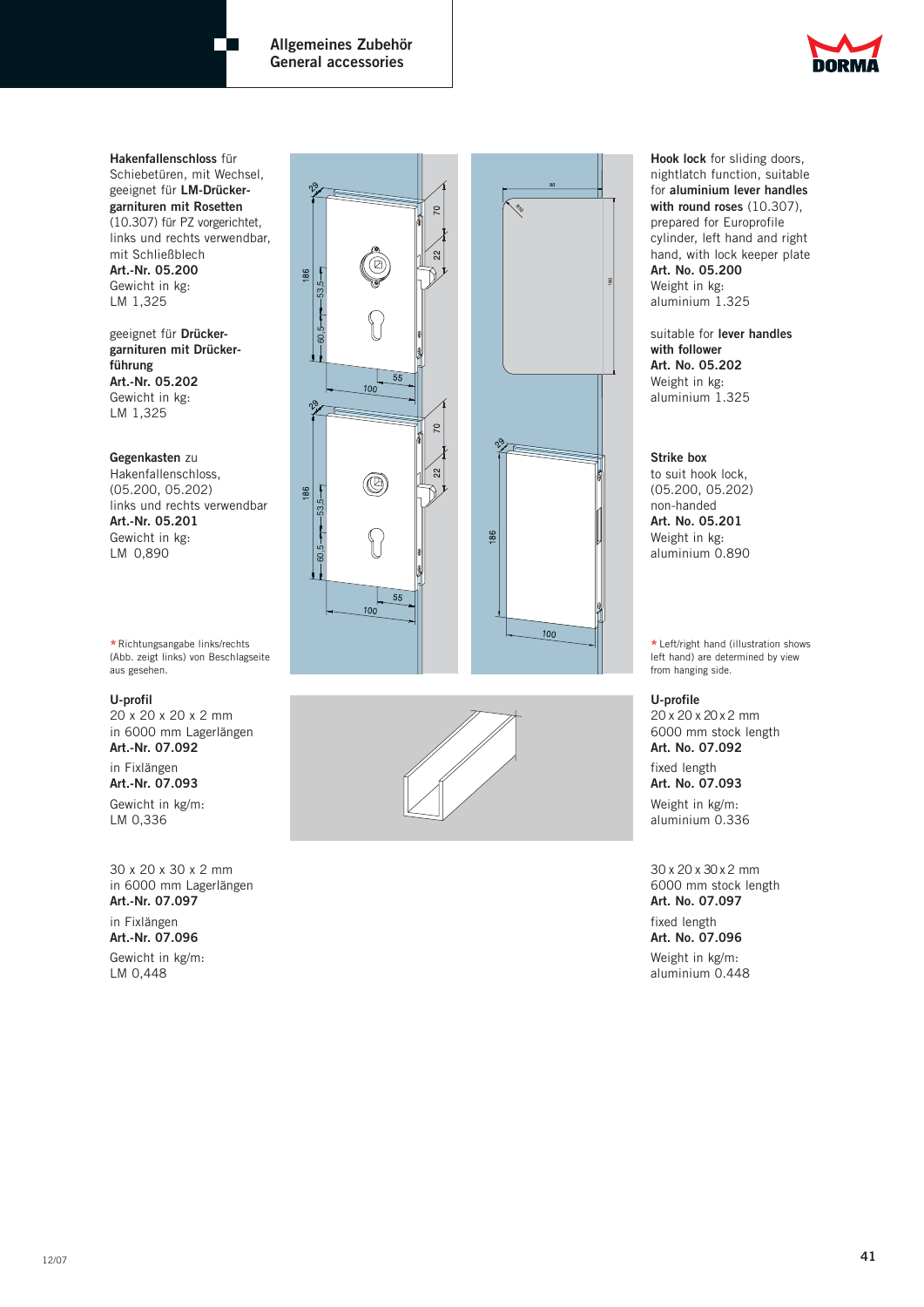**Türknopf,** Leichtmetall **Art.-Nr. 07.201** Gewicht in kg: 0,400

T



**3,5 <sup>10</sup>**

**70**

**46**

**Door knob,** aluminium **Art. No. 07.201** Weight in kg: 0.400

**Flush pull,** aluminium to be glued onto the glass **Art. No. 07.200** Weight in kg: 0.072

**Griffmuschel,** Leichtmetall, wird auf das Glas geklebt **Art.-Nr. 07.200** Gewicht in kg: 0,072



Edelstahl matt, für 8/10/12 mm Glasdicke

Länge 350 mm, auf 2 Glasbohrungen<br>Art.-Nr. 26.500 **Art.-Nr. 26.500**

Länge 750 mm, auf 2 Glasbohrungen<br>Art.-Nr. 26.510 **Art.-Nr. 26.510**



**ARCOS handle bar**

**50 mm**

Satin stainless steel, for 8/10/12 mm glass thickness

Length 350 mm 2 hole fixing **Art. No. 26.500**

Length 750 mm 2 hole fixing **Art. No. 26.510**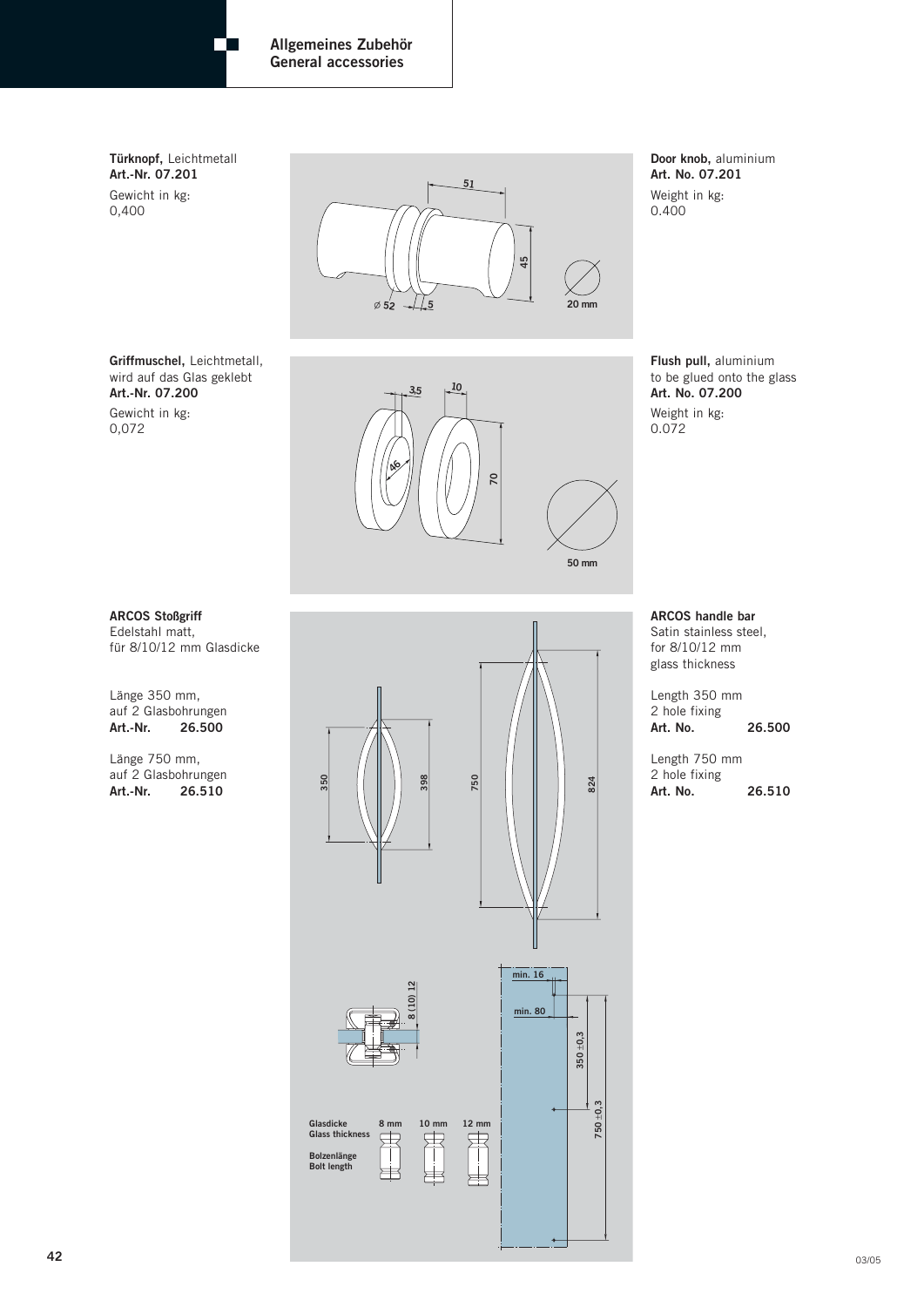

# **Griffstangenpaar**

Edelstahl matt, für 8/10/12 mm Glasdicke

Länge 350 mm, auf 2 Glasbohrungen<br>Art.-Nr. 21.267 **Art.-Nr.** 

Länge 720 mm, auf 2 Glasbohrungen<br>Art.-Nr. 21.270 **Art.-Nr. 21.270**

Länge 1240 mm, auf 3 Glasbohrungen<br>Art.-Nr. 21.273 **Art.-Nr. 21.273**

Länge 1760 mm, auf 4 Glasbohrungen<br>Art.-Nr. 21.276 **Art.-Nr. 21.276**







# **Pair of handle bars**

Satin stainless steel, for 8/10/12 mm glass thickness

Length 350 mm 2 hole fixing **Art. No. 21.267**

Length 720 mm 2 hole fixing **Art. No. 21.270**

Length 1240 mm 3 hole fixing<br>Art. No. **Art. No. 21.273**

Length 1760 mm 4 hole fixing **Art. No. 21.276**